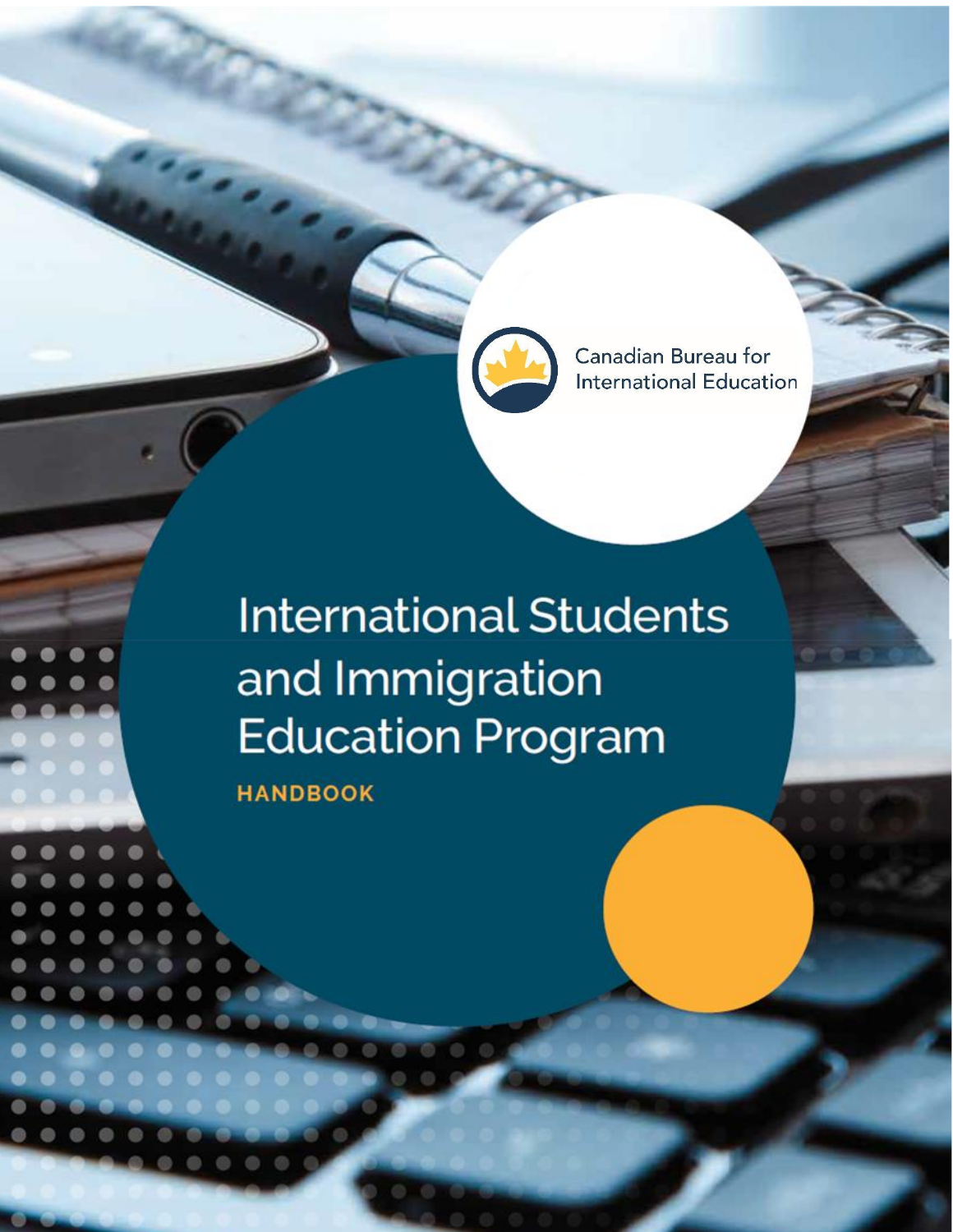# **CCIE Canadian Consortium for International Education CICC College of Immigration and Citizenship Consultants**

### **DLI Designated Learning Institution**

- **IRCC Immigration, Refugees and Citizenship Canada**
- **IRPA Immigration and Refugee Protection Act**
- **IRPR Immigration and Refugee Protection Regulations**
- **ISIEP** International Students and Immigration Education  **Program**

## List of Acronyms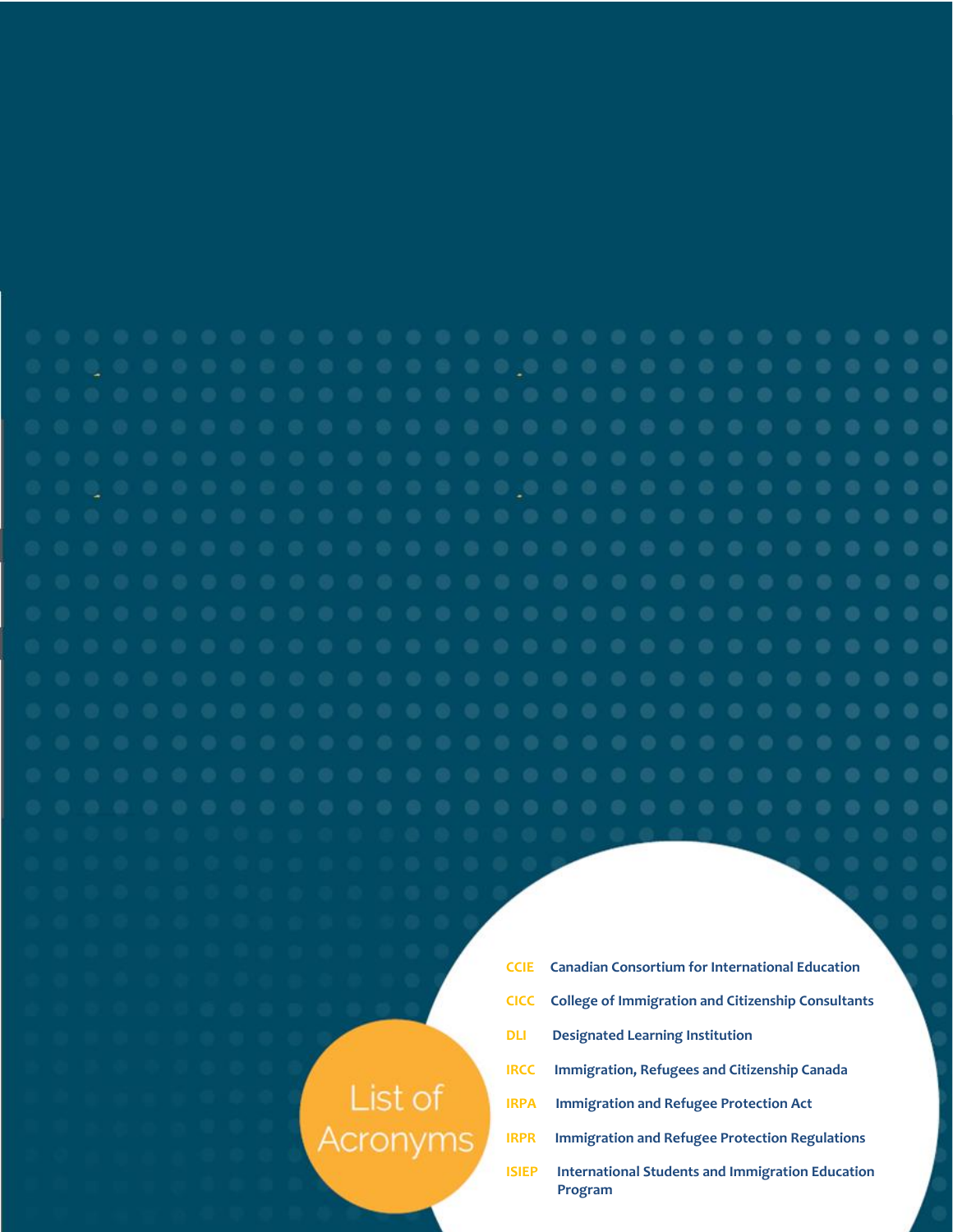### **TABLE OF CONTENTS**

| <b>CBIE'S VISION AND MISSION</b>                 | 5              |
|--------------------------------------------------|----------------|
| <b>BACKGROUND</b>                                | 5              |
| <b>OVERVIEW OF THE ISIEP</b>                     | 6              |
| <b>BECOMING A RISIA</b>                          | $\overline{7}$ |
| Step 1: Successful completion of the ISIEP       | $\overline{7}$ |
| Step 2: Passing the RISIA EPE                    | 7              |
| Step 3: Becoming a RISIA                         | $\overline{7}$ |
| Step 4: Yearly renewal and CPD                   | $\overline{7}$ |
| <b>IMPORTANT NOTES</b>                           | 7              |
| PROGRAM DELIVERY                                 | 9              |
| PROGRAM MODULES                                  | 10             |
| 10<br>$\mathsf{I}$ .                             |                |
| II.<br>10                                        |                |
| III.<br>10                                       |                |
| <b>APPLICATION PROCESS</b>                       | 12             |
| Step 1: Complete the online application          | 12             |
| Step 2: Conditional acceptance & program payment | 12             |
| Step 3: Confirmed enrollment                     | 13             |
| PROGRAM FEES                                     | 13             |
| <b>ADMISSION REQUIREMENTS</b>                    | 13             |
| <b>TECHNOLOGY REQUIREMENTS</b>                   | 14             |
| PROGRAM OFFERINGS                                | 14             |
| <b>CONTENT UPDATES</b>                           | 15             |
| PROGRAM COMPLETION REQUIREMENTS                  | 15             |
| <b>GRADING POLICIES</b>                          | 15             |
| <b>LATE SUBMISSIONS</b>                          | 15             |
| Quizzes, Midterm and Exam                        | 15             |
| Assignments                                      | 16             |
| <b>ACADEMIC INTEGRITY</b>                        | 16             |
| PARTICIPATION AND EXPECTATIONS                   | 16             |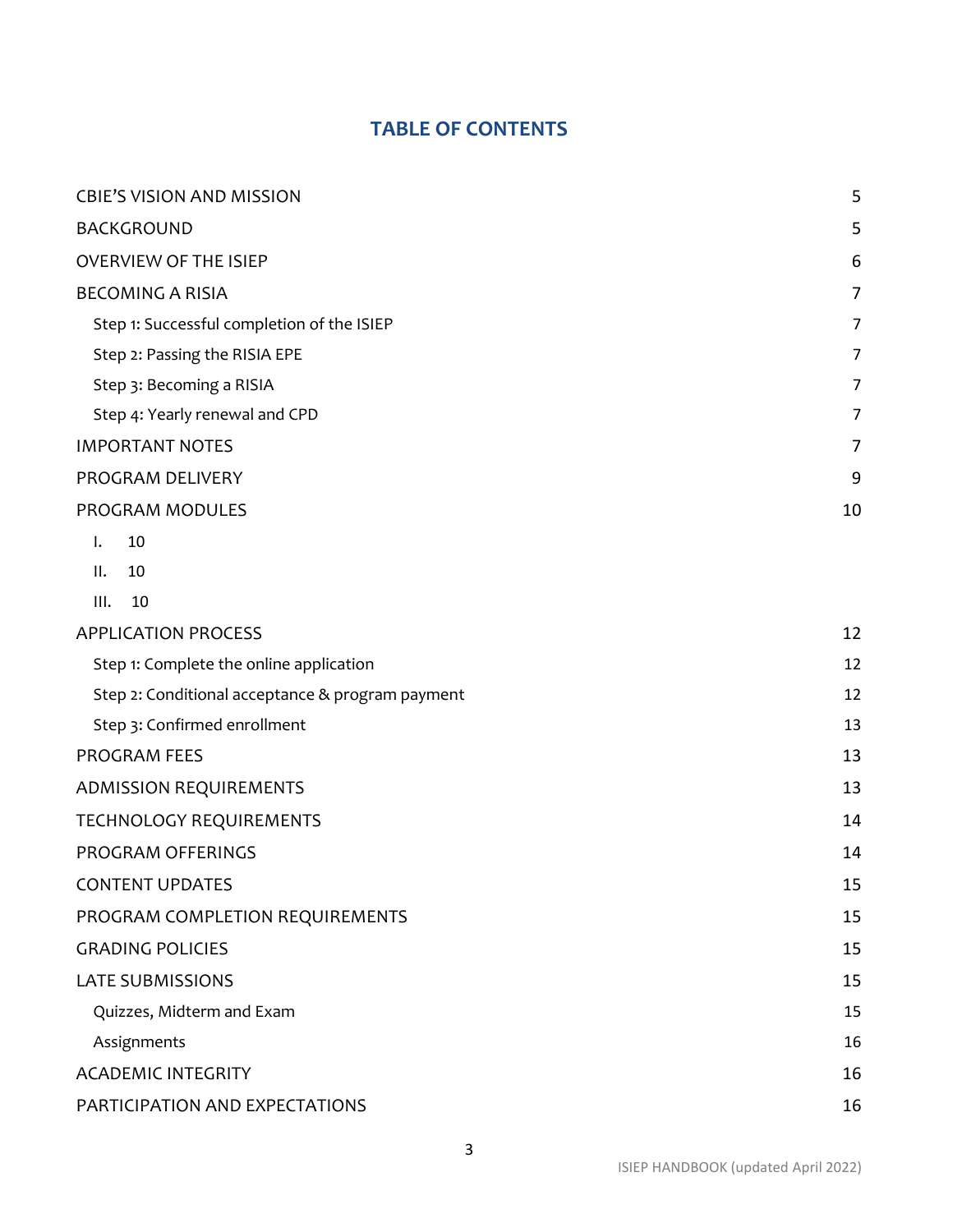| COMMUNICATION        | 17 |
|----------------------|----|
| PROFESSIONAL CONDUCT | 17 |
| WITHDRAWAL POLICY    | 17 |
| DEFERRAL POLICY      | 18 |
| <b>ISIEP CONTACT</b> | 19 |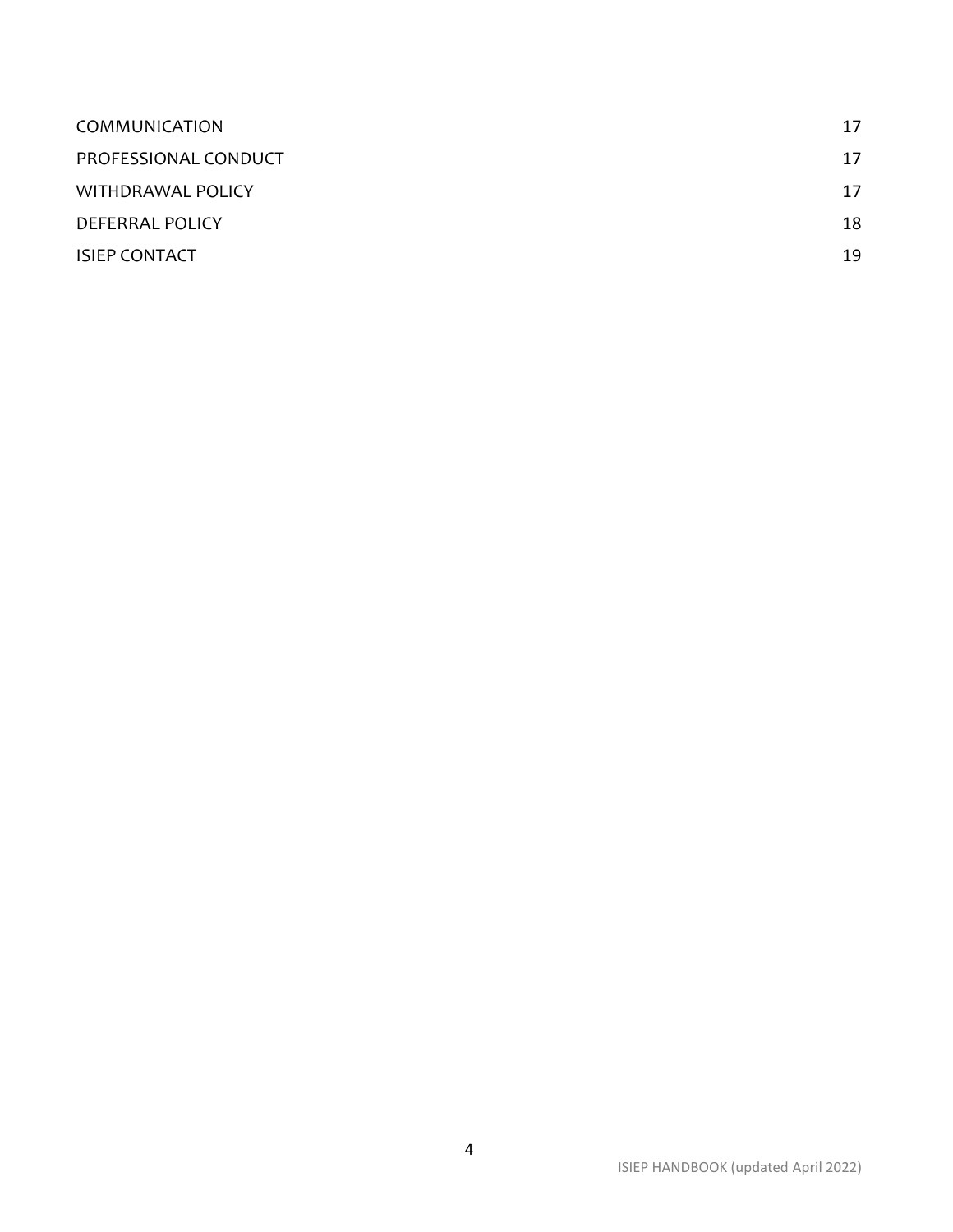

### <span id="page-4-0"></span>**CBIE'S VISION AND MISSION**

The Canadian Bureau for International Education (CBIE) is a global leader in international education, dedicated to equity, quality, inclusiveness, and partnership. CBIE is the national voice advancing Canadian international education by creating and mobilizing expertise, knowledge, opportunity, and leadership.

### <span id="page-4-1"></span>**BACKGROUND**

In 2013, International Student Advisors (ISAs) at educational institutions across Canada experienced significant changes to their ability to provide immigration advising to international students at their institutions, in light of Section 91 of the Immigration and Refugee Protection Act (IRPA), which restricted the provision of immigration advice for consideration to a regulated immigration consultant, lawyer or member of a limited number of other professions. Immigration, Refugees and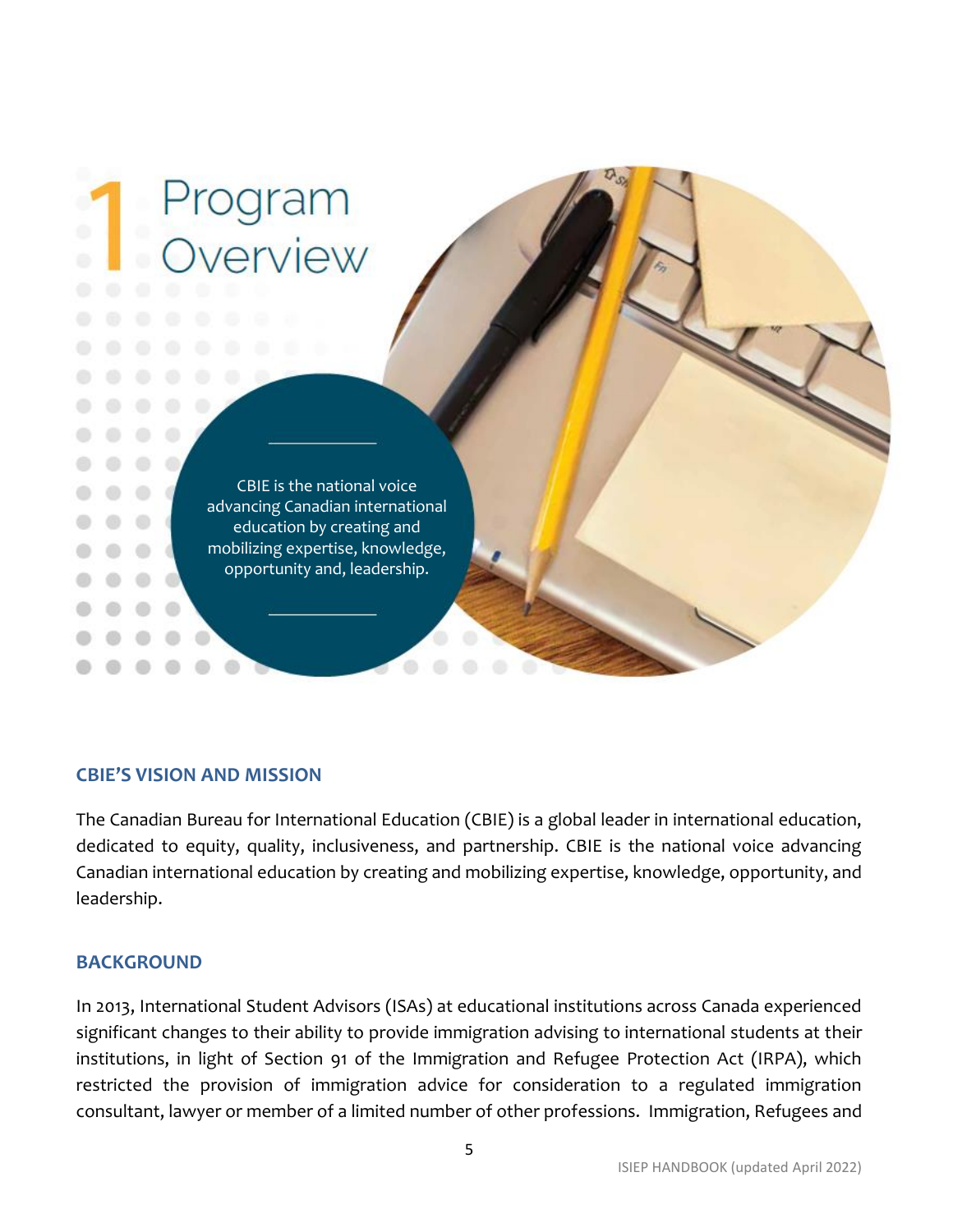Citizenship Canada (IRCC) designated the College of Immigration and Citizenship Consultants (CICC), formerly the Immigration Consultants of Canada Regulatory Council, as the body responsible for regulating immigration consultants in Canada.

The work of immigration consultants and ISAs differs significantly in the scope of the advising performed. Unlike immigration consultants, ISAs provide several support services for international students in an intercultural context. However, immigration advising is a key component of ISAs' advising portfolio enabling them to support students to successfully integrate into Canadian academic and social culture.

From November 2013 to June 2014, CBIE and the Canadian Consortium for International Education (CCIE), urged IRCC to review the matter of immigration advising by ISAs in view of the critical impact of this work on the services provided by educational institutions to international students. As a result, in the fall of 2014, CICC announced that it would develop a new designation, later titled Regulated International Student Immigration Adviser (RISIA). Over the course of several months, CBIE and CCIE members provided substantial input to the CICC to assist in the development of the RISIA designation. Following discussions with CICC, CBIE agreed to develop a RISIA education program, accredited by CICC in March 2016, which prepares ISAs for the RISIA entry-to-practice exam of CICC.<sup>1</sup>

### <span id="page-5-0"></span>**OVERVIEW OF THE ISIEP**

The International Students and Immigration Education Program (ISIEP) is an intensive 13-week online course which prepares practitioners, currently in the field of international student advising at Designated Learning Institutions (DLI), to write the RISIA Entry-to-Practice Exam (EPE). This intensive program requires a commitment of roughly 25-30 hours per week to successfully complete all the coursework, including, readings, video lectures, quizzes, assignments, discussion forums, a group project, and exams. The learning outcomes of the ISIEP include:

- Collecting, analyzing, and organizing information relevant to the RISIA scope of practice;
- Applying immigration statutes and regulations in case-based scenarios related to key RISIA responsibility areas; and
- Providing accurate, relevant, and up-to-date advice and information to students within the RISIA scope of practice.

 $^1$  It is important to recognize that CICC has specific eligibility requirements for the RISIA designation and that only those meeting the requirements may write the entry-to-practice exam. For more information on these requirements, please visit the CICC [website](https://college-ic.ca/become-licensed/how-do-i-become-a-risia/registration-process?l=en-US) and consult the RISIA Licensing [Regulation.](https://college-ic.ca/about-the-college/regulations-and-policies)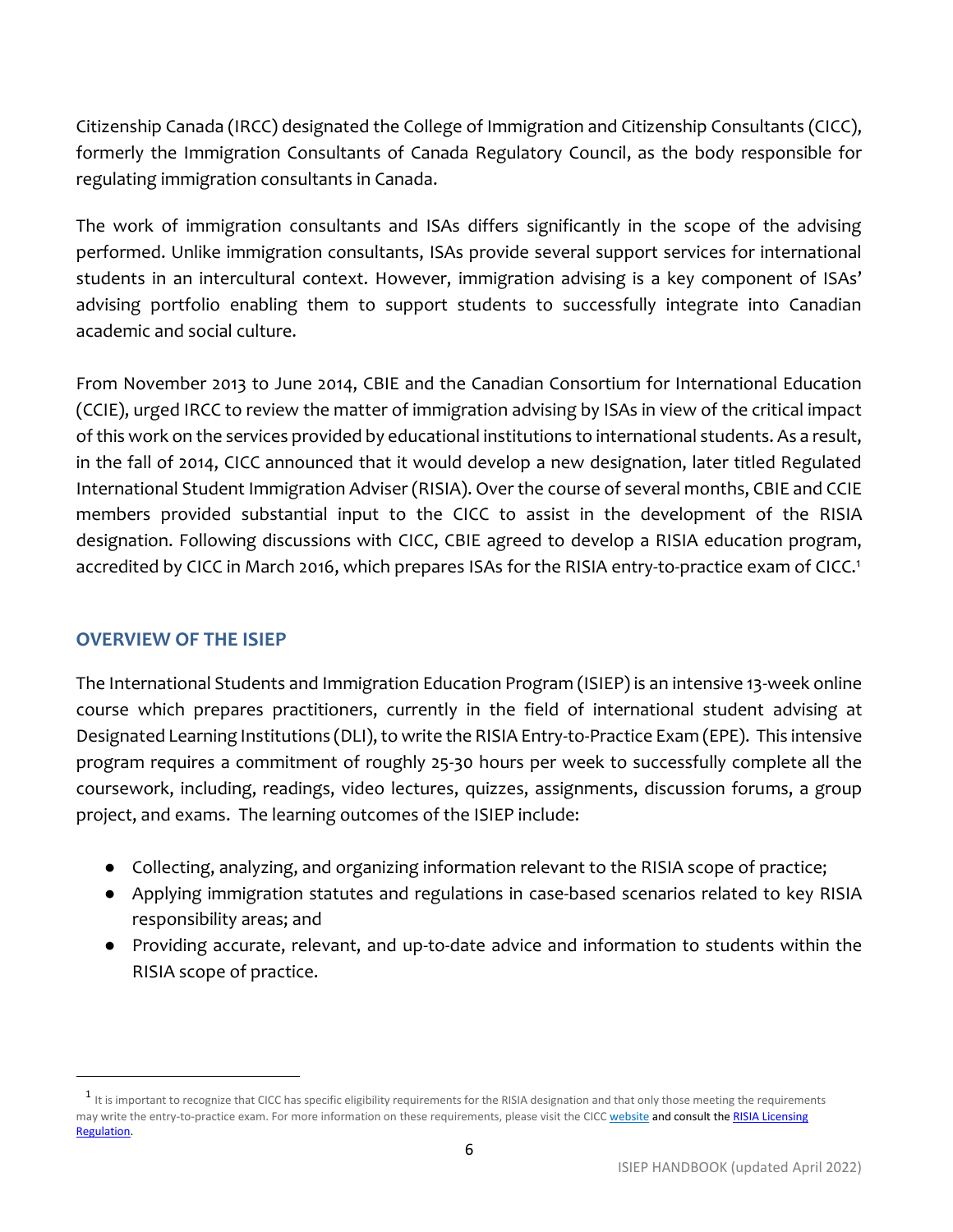ISIEP is managed by CBIE, who works collaboratively with a team of in-service professionals from across Canada with vast experience in the field of immigration advising. Many of these professionals are ISIEP instructors. For more information about our team of instructors, you can read their biographies, available on our [website.](https://cbie.ca/isiep/)

### <span id="page-6-0"></span>**BECOMING A RISIA**

### <span id="page-6-1"></span>**Step 1: Successful completion of the ISIEP**

ISIEP is a prerequisite for all professionals who want to become RISIA. An overall grade of at least 70% is required to graduate from the ISIEP to be eligible to register for the RISIA EPE. CBIE will liaise directly with CICC to provide proof of successful completion of the program.

### <span id="page-6-2"></span>**Step 2: Passing the RISIA EPE**

ISIEP graduates need to register for the RISIA EPE directly through the CICC and fulfil the necessary requirements. The RISIA EPE must be completed within 3 years from the date of ISIEP graduation, otherwise graduates may be required to upgrade their knowledge to meet the education requirements of the CICC.

### <span id="page-6-3"></span>**Step 3: Becoming a RISIA**

Those who pass the RISIA EPE and meet all the requirements, including being employed at a [Designated Learning Institution](https://www.canada.ca/en/immigration-refugees-citizenship/services/study-canada/study-permit/prepare/designated-learning-institutions-list.html) (DLI) in a position which includes (or would include, if designated) offering limited immigration advise to students as per CICC's criteria, can apply for the RISIA licence. Please note that CICC's criteria to becoming a RISIA may change without notice. More information on becoming a RISIA can be found on CI[CC's website.](https://college-ic.ca/become-licensed/how-do-i-become-a-risia)

### <span id="page-6-4"></span>**Step 4: Yearly renewal and CPD**

Maintaining the RISIA designation requires a yearly renewal, which includes payment of professional dues. RISIAs are required to complete a certain number of hours of continued professional development hours (CPD) annually and are required to be employed at a DLI. For more information regarding the RISIA regulations, visit CICC's website [and the RISIA Licensing Regulation.](https://college-ic.ca/about-the-college/regulations-and-policies)

### <span id="page-6-5"></span>**IMPORTANT NOTES**

● The RISIA profession, including the EPE, licensing and requirements are managed solely by CICC and may change at their discretion.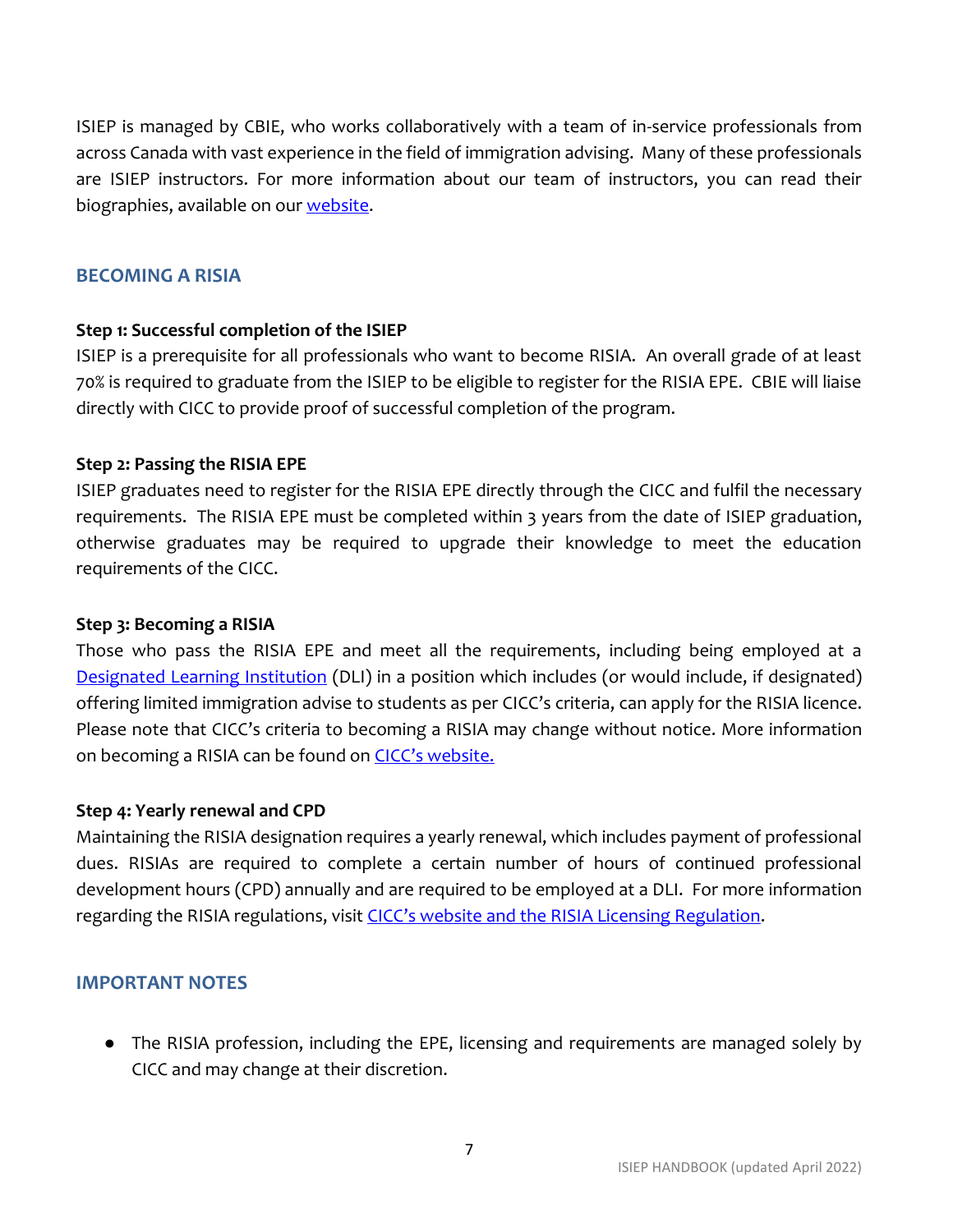- It is illegal to provide immigration advice to international students without being regulated to do so (i.e.: you must be a RISIA or RCIC).
- Before applying for the ISIEP, please ensure that you have read and understood the RISIA [Licensing Regulation](https://college-ic.ca/about-the-college/regulations-and-policies) as well as the RISIA registration process, available on CI[CC's website](https://college-ic.ca/become-licensed/how-do-i-become-a-risia/registration-process?l=en-US).
- [Contact CICC](https://college-ic.ca/connect-with-us/contact?l=en-US) for more information on policies regarding leave of absence, changing employment and moving from one DLI to another.
- For those who are seeking to access the profession but are not employed at a DLI or are planning on becoming an immigration consultant to work outside of the institutional context, there is the option of becoming a Registered Canadian Immigration Consultant (RCIC). For more information on the difference between RISIA and RCIC, please review CICC's [website.](https://college-ic.ca/become-licensed/about-rcics-and-risias?l=en-US)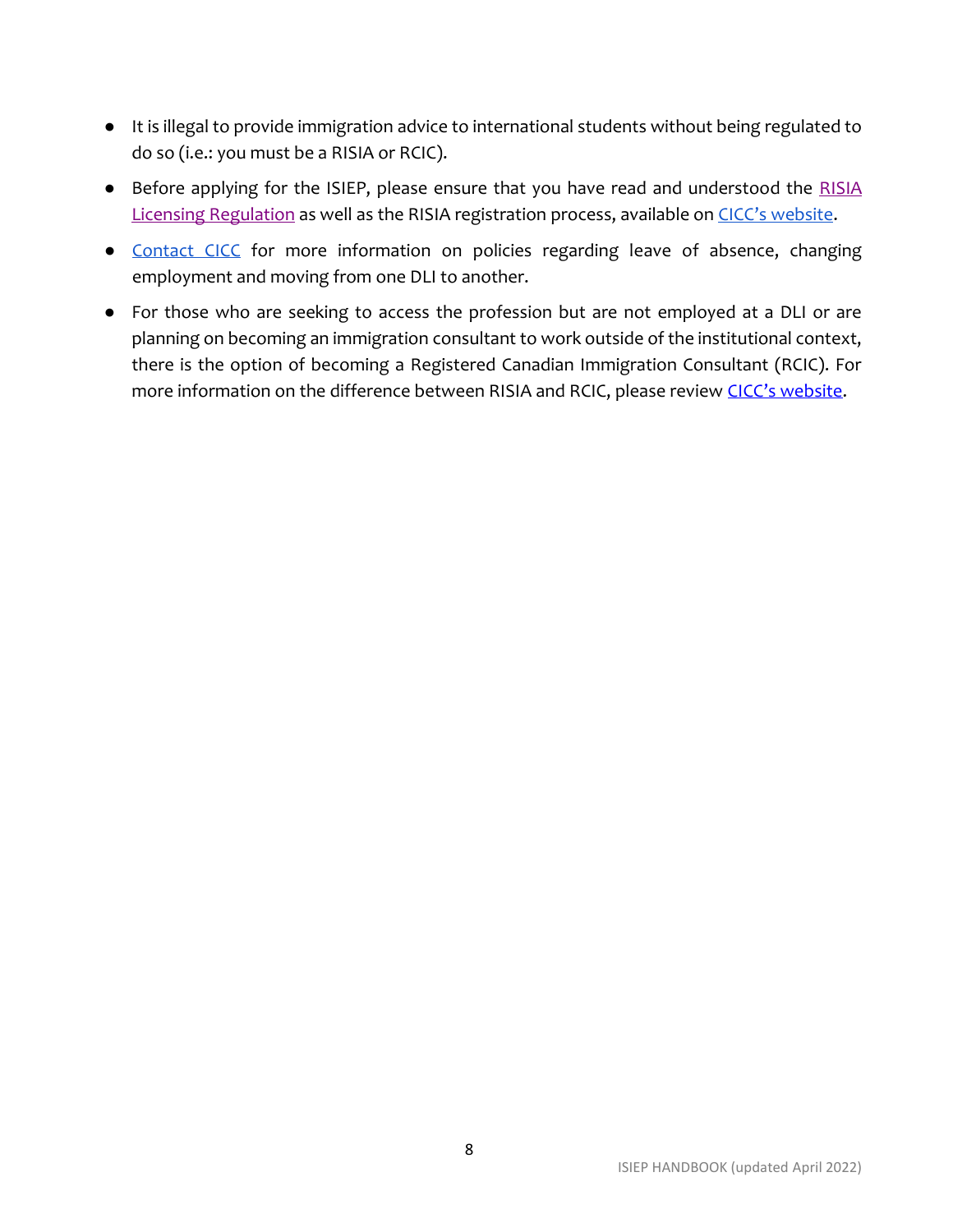

### <span id="page-8-0"></span>**PROGRAM DELIVERY**

The ISIEP is a 13-week course delivered entirely online via *Brightspace* by D2L, a highly intuitive and user-friendly Learning Management System (LMS). Learners have the option to complete the program in either official language. Learners should anticipate spending 25–30 hours per week to complete the necessary coursework. The curriculum is delivered through online readings and videos, discussion forums and live webinars with the instructors on a weekly basis. All activities, such as quizzes, assignments and exams must be completed within the online learning platform.

Highly skilled and experienced instructors support learners throughout the program and ensure that learners get an interaction that is equivalent to learners completing an in-class program. The program aims to develop learners' skills and knowledge on how to read the primary sources of Canadian immigration law (i.e., the Immigration and Refugee Protection Act (IRPA) and the Immigration and Refugee Protection Regulations (IRPR)) as they pertain to international students.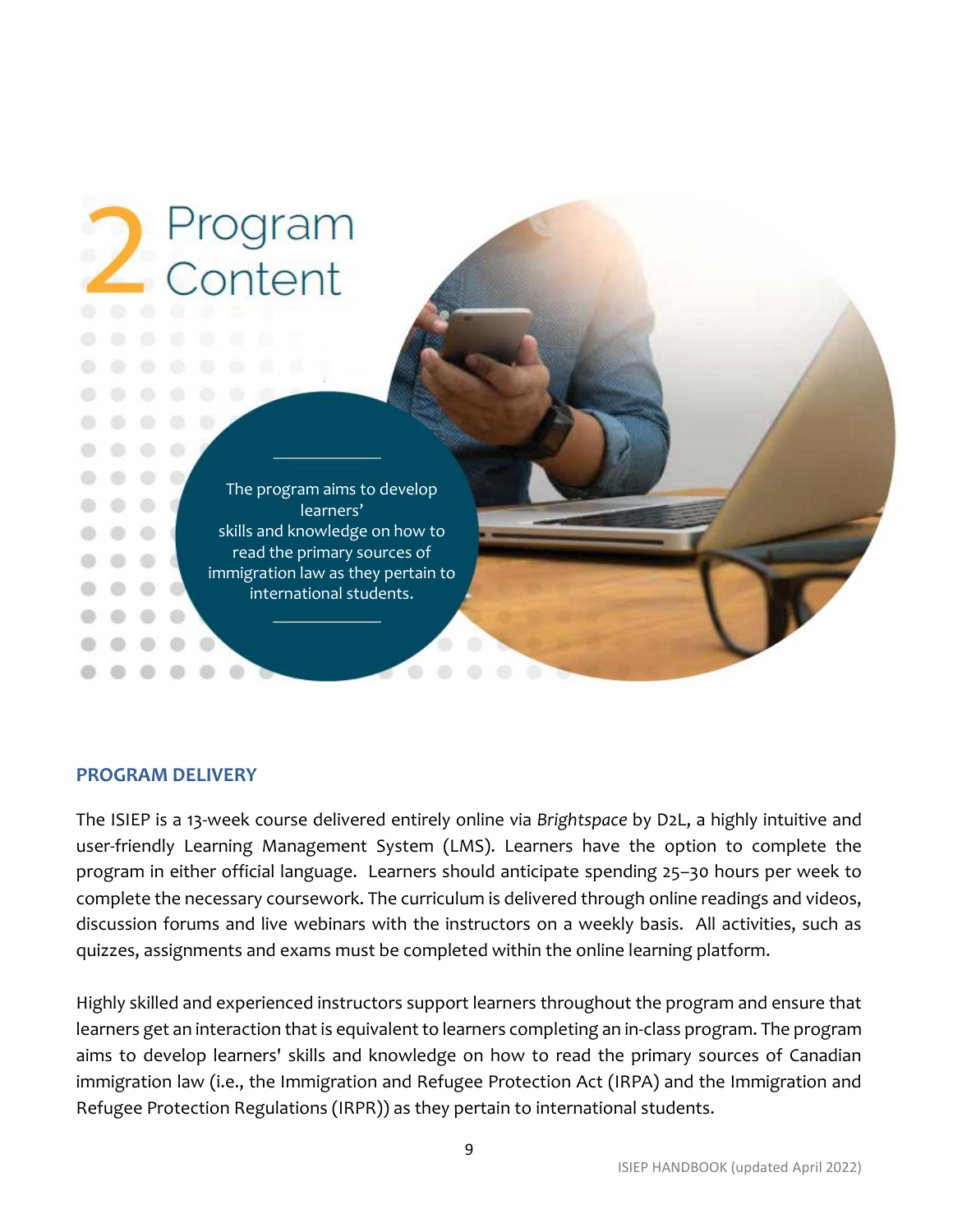### <span id="page-9-0"></span>**PROGRAM MODULES**

The International Students and Immigration Education Program (ISIEP) is an intensive 13-week online course which prepares practitioners, currently in the field, to write the RISIA Entry to Practice Exam (EPA). Participants will learn about the College of Immigration and Citizenship Consultants (CICC), Immigration, Refugees and Citizenship Canada (IRCC) and key resources and documents that define or impact the role of a RISIA.

The course is divided into three main components: Foundations (modules 1-7), Knowledge (modules 8-14) and Application and Practice (modules 15-17). Each module has several sections, which outlines a particular element or concept. A detailed overview of the modules and sections is available on the ISIEP [website](https://cbie.ca/isiep/) (see ISIEP Course Outline).

### <span id="page-9-1"></span>**I. FOUNDATIONS**

Modules 1-7) introduces the foundations of Canada's legal system, including related terminology and concepts that shape the application of laws and the rights and responsibilities of the parties involved in making and assessing immigration applications.

### <span id="page-9-2"></span>**II. KNOWLEDGE**

Subsequently, Modules 8-14, focus on specific information regarding types of applications, how applications are assessed, and the pitfalls and common reasons for refusals. There is a considerable amount of information to be covered in this component specifically; therefore, students are encouraged to participate in the live classrooms and online discussions to support and strengthen their learning.

### <span id="page-9-3"></span>**III. APPLICATION AND PRACTICE**

Lastly, in modules 15-17, participants will learn about the practice of immigration advising for students and their dependents, including forms, different models of advising, and how to build professional networks to support continuous learning and to develop expertise in the field.

In each component of the course, participants will be instructed on the professional and ethical obligations they will be required to follow once they have received their designation as a RISIA. In addition to the regulatory frameworks that affect students and their dependents, participants will be introduced to best practices in advising and the application of the laws, regulations, and policies.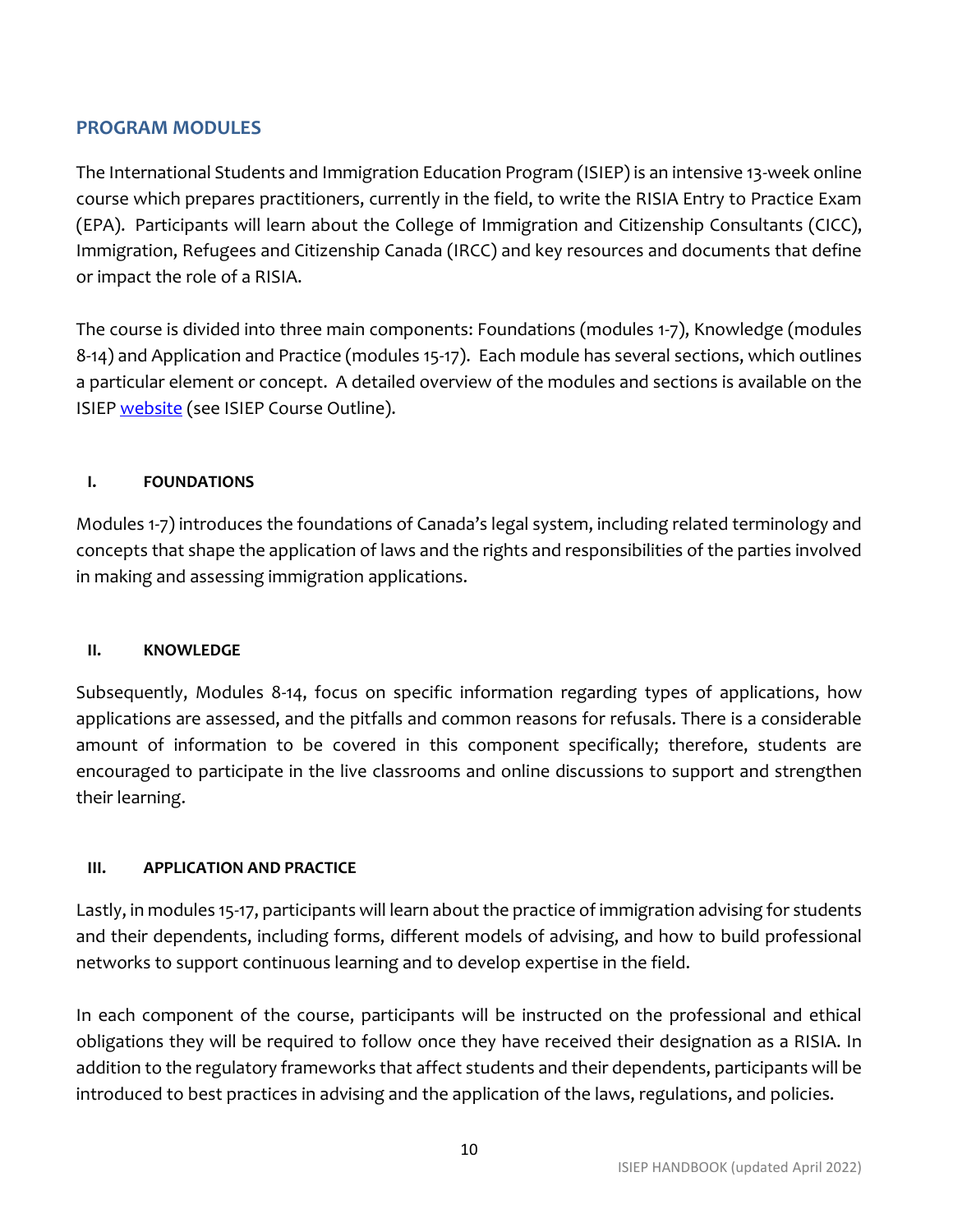Throughout the program, participants will review the CICC Code of Ethics and learn about the importance of staying current and informed of changing immigration laws. Participants will be tested on their synthesis of the concepts covered by way of knowledge checks at the end of each section, and with assignments focused on student immigration scenarios.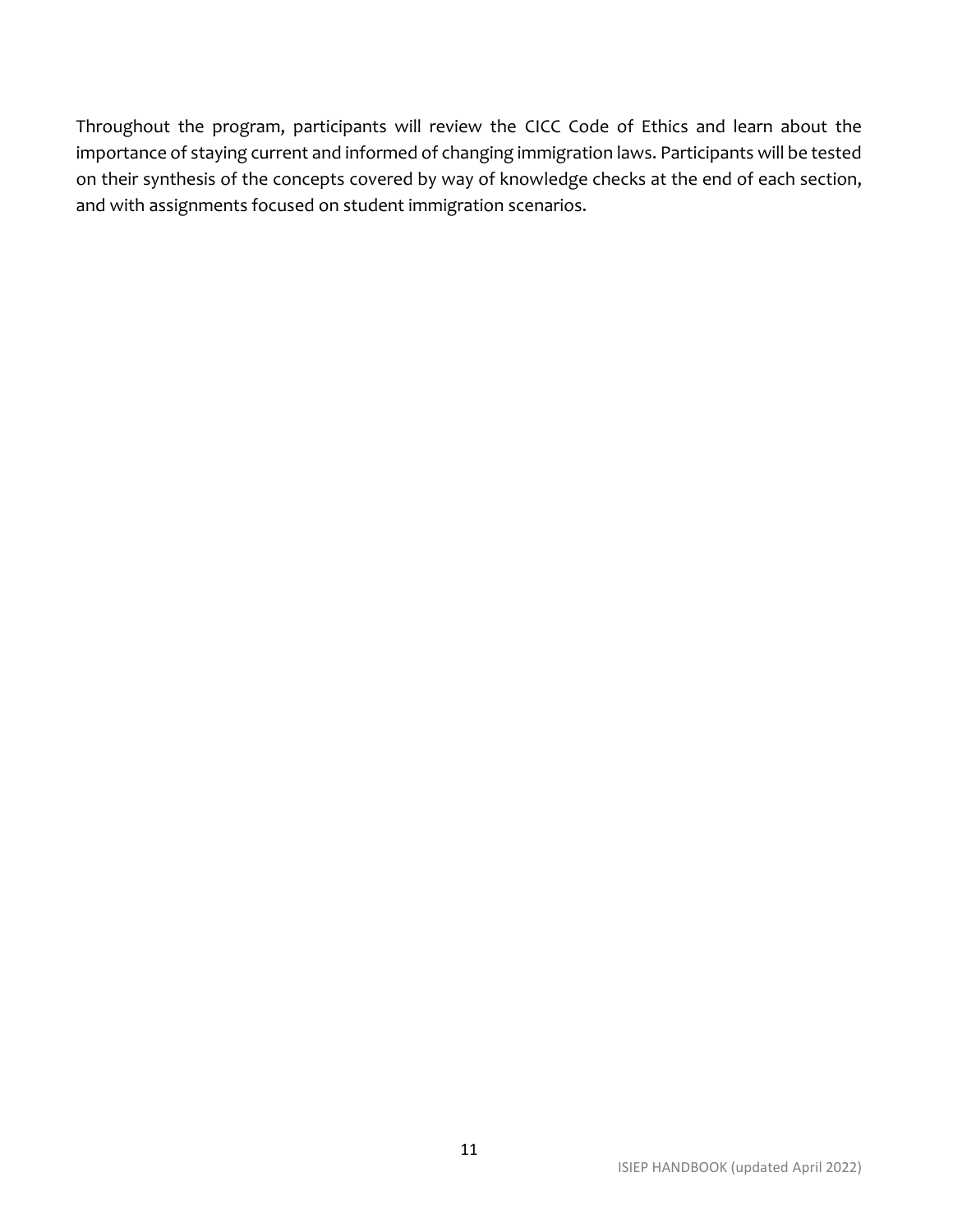

### <span id="page-11-0"></span>**APPLICATION PROCESS**

### <span id="page-11-1"></span>**Step 1: Complete the online application**

Applicants must complete the online application, which includes uploading all required documents (see list below under admission requirements). Visit our [website](https://cbie.ca/isiep/) and click the "Apply Now" button to apply to one of our upcoming cohorts and to view each cohort's respective application and payment deadlines. Please note that you should receive a follow up message within roughly 10 business days of your application submission.

### <span id="page-11-2"></span>**Step 2: Conditional acceptance & program payment**

Once the application has been reviewed and approved, applicants will receive a conditional acceptance via email. This conditional acceptance will be pending upon the full program payment. Please note that the program fee must be paid in full before the cohort's respective application/payment deadline to be guaranteed a spot in the selected cohort. When the payment has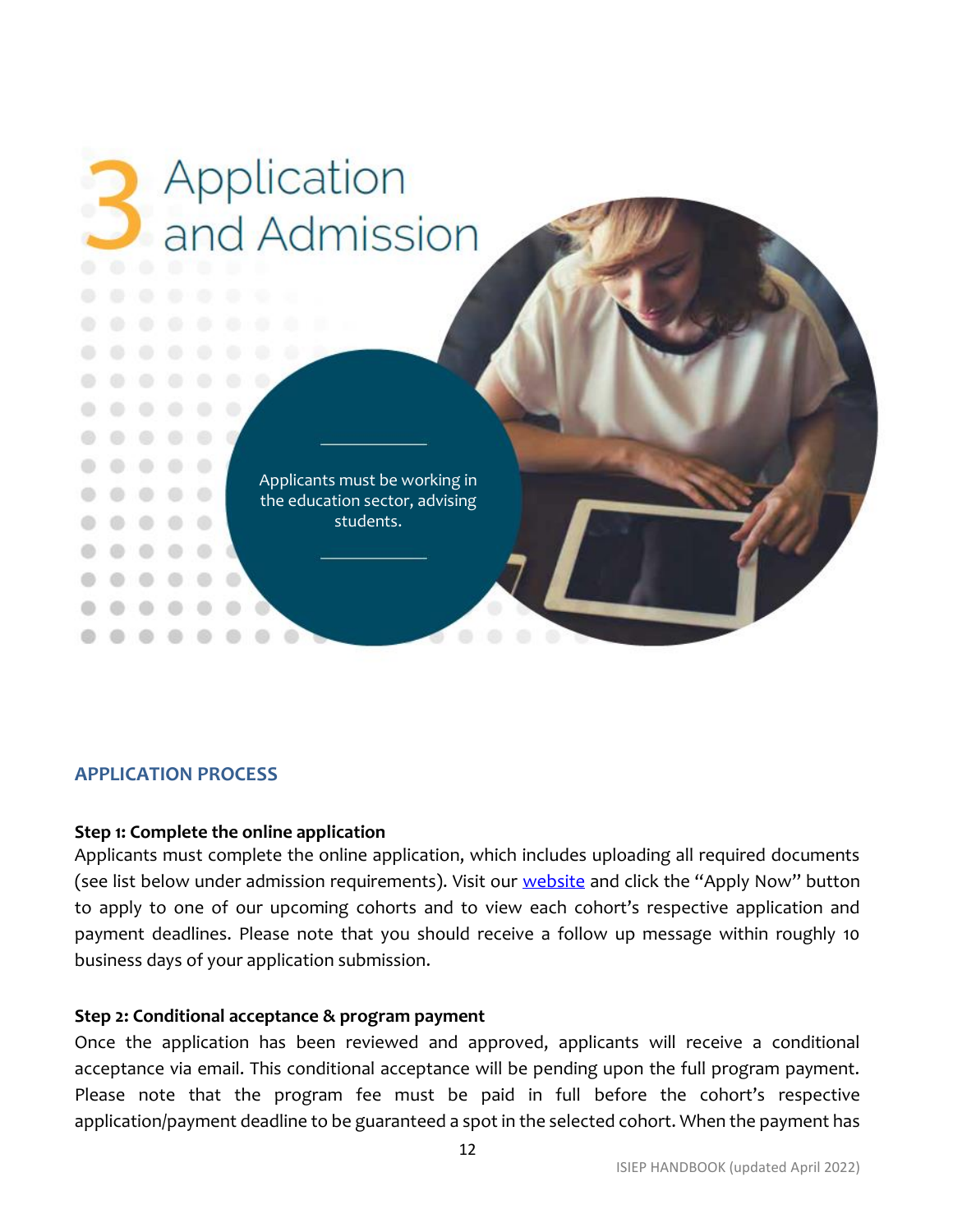been processed, the spot is guaranteed. Applications will be declined if applicants do not meet eligibility criteria.

If you do not receive either a conditional acceptance or follow up message within 10 business days of your application submission, please contact  $isip\text{-}peiei@cbie.ca$ , as it is possible that the messages are being blocked or being sent into your spam/junk folder.

### <span id="page-12-0"></span>**Step 3: Confirmed enrollment**

Upon receipt of the full program payment, applicants will receive an email confirming their enrollment. This message will contain details on how to access the online learning platform and link to attend the ISIEP orientation.

### <span id="page-12-1"></span>**PROGRAM FEES**

The program fees are indicated on our website. The fees include all required course materials. Learners must pay the full fees before the start of the program, or they will lose their spot in the cohort.

### <span id="page-12-2"></span>**ADMISSION REQUIREMENTS**

- Canadian citizen or permanent resident. You will need to upload proof of citizenship or residency into the online application.
- Employed at a *designated learning institution (DLI)* in Canada. Please follow the link to verify if your institution is a DLI. Note that all primary and secondary schools in Canada are a DLI.
- Professional working in the education sector with international students. You will need to submit an employment verification letter and a current job description.
- Enrolls in the ISIEP for the purpose of skills upgrade in their current institutional role. Unfortunately, it is not a pathway program to a career in international student advising, but rather a professional development program for those who are already working in this field at a DLI.

Those seeking to access the profession; and/or who are agents; and/or who are not employed at a DLI; and/or who plan to offer immigration consulting services outside of the educational institution; have the option of becoming a Registered Canadian Immigration Consultant (RCIC). For more information, visit **CICC['s website](https://college-ic.ca/become-licensed/how-do-i-become-an-rcic-).**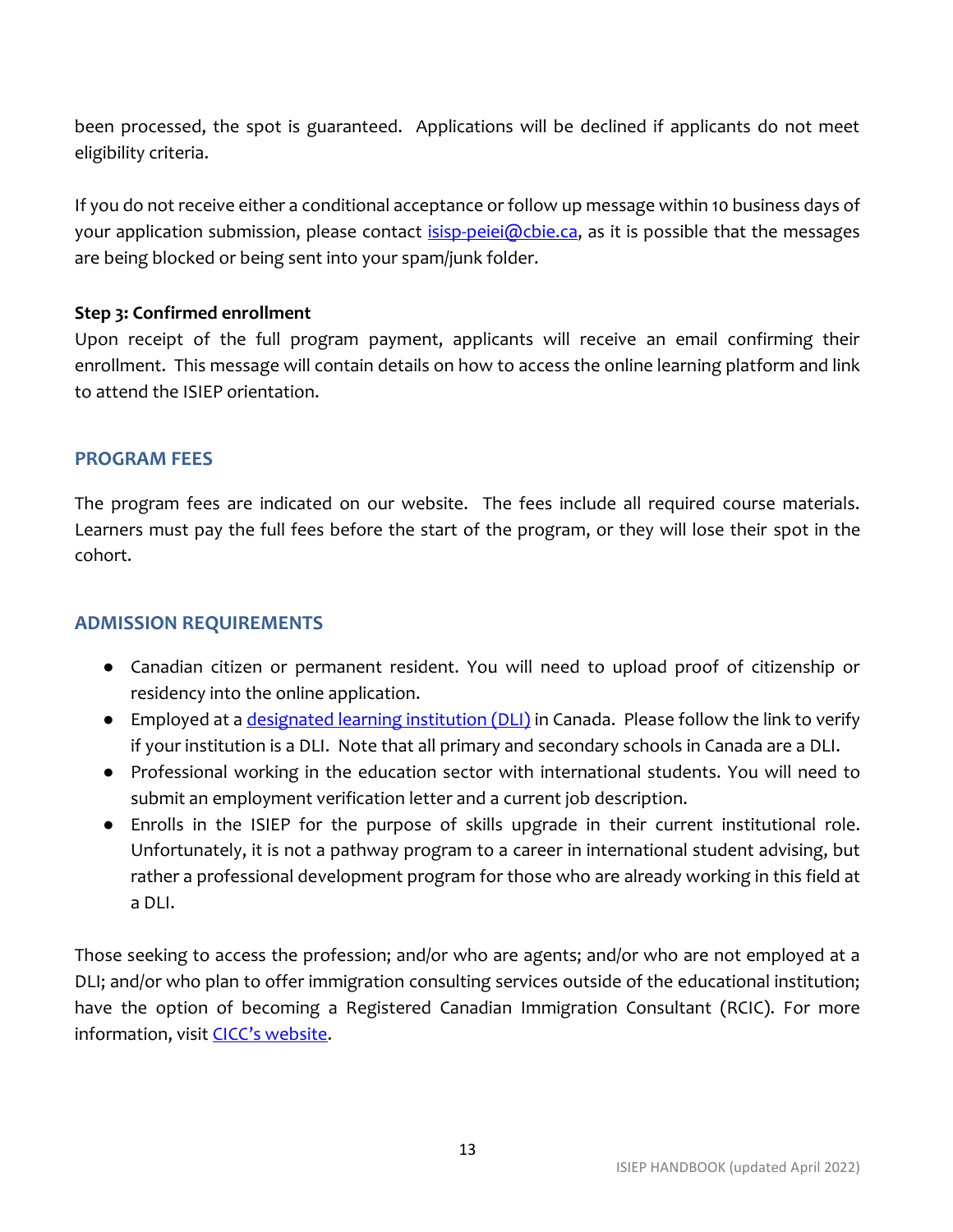### <span id="page-13-0"></span>**TECHNOLOGY REQUIREMENTS**

An internet connection along with a desktop or a laptop computer with audio capabilities (speakers and microphone) are required for this course. A webcam is optional. Learners will not need to purchase additional software. Program participants will be given access to a secure online learning environment which will house course schedules, readings, assignments, and grades. Computer operating systems must meet the following minimum specifications:

- PC: Windows XP SP2 Home/Pro.
- Mac: Mac OS x 10.4.

Please note that the online learning platform, *Brightspace,* is not designed for tablets or mobile phones. Please do not attempt to complete this course on these devices because you will likely encounter difficulties with some functionalities (i.e., uploading assignments into the Dropbox). Please note that your participation and progress through the course material is always visible to the instructors.

### <span id="page-13-1"></span>**PROGRAM OFFERINGS**

CBIE aims to offer the program at least twice in English and once in French, per academic year. However, this is subject to change based on demand and availability of resources to offer the program. CBIE may sometimes cancel an offering due to insufficient enrolment or other factors. Should this occur, a refund will be processed and mailed to the learner. CBIE also reserves the right to limit enrolment in a particular offering in order to provide a robust learning experience for learners.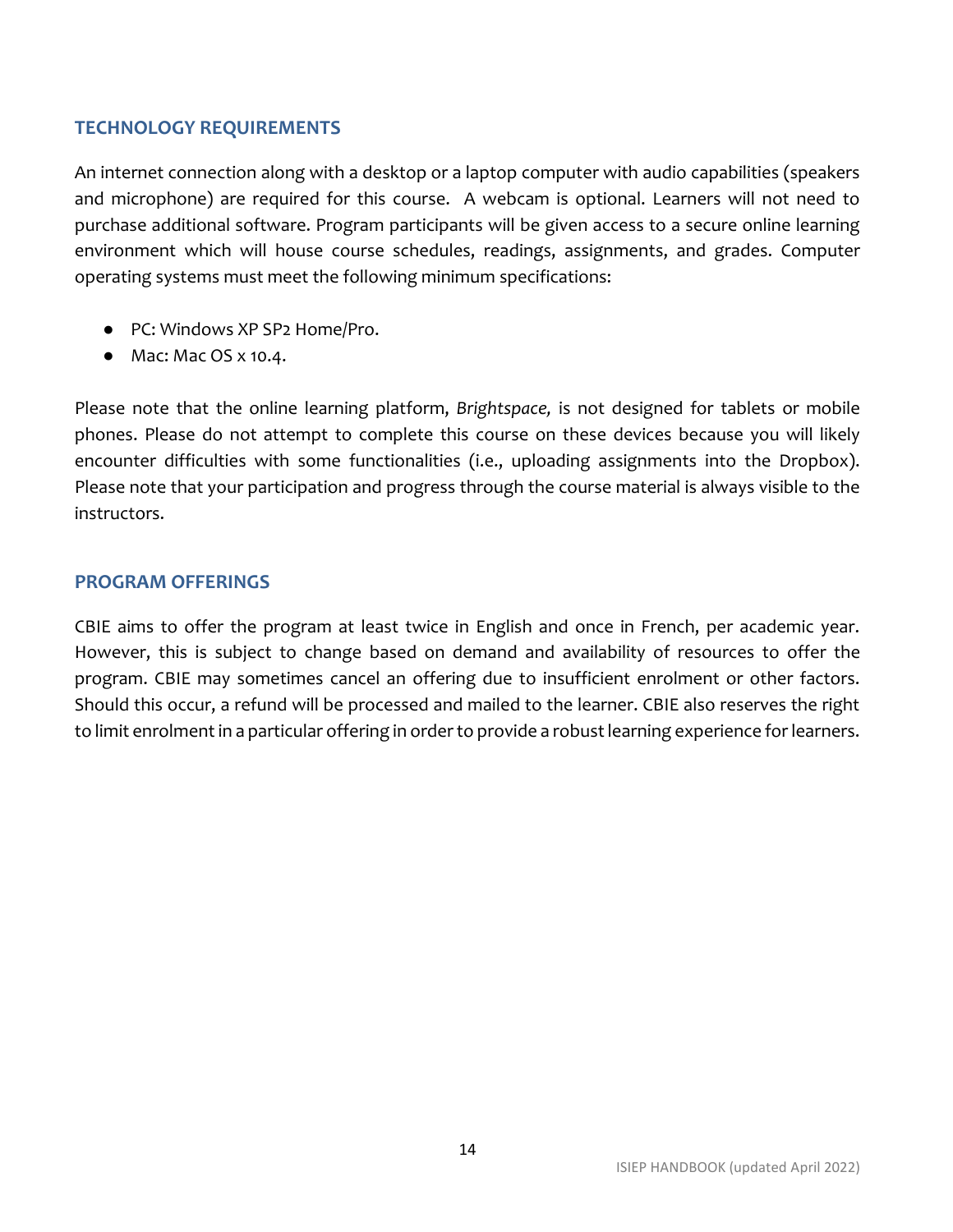### <span id="page-14-0"></span>**CONTENT UPDATES**

Given that immigration is a highly dynamic field, curriculum and regulatory requirements will evolve over time; the curriculum of the ISIEP will change to reflect regulatory requirements and developments in the field of immigration. The curriculum may also be adapted based on the needs of participants and the availability and best use of CBIE resources.

Learners need to keep abreast of the revisions and changes in immigration policy, legislation, and case law; just as is required of anyone working in student immigration advising. Although instructors will be available to answer learners' questions on the changes as they are proposed or come into force, it is the learners' responsibility to be informed of these changes. Learners will be notified by email should a major program change arise.

### <span id="page-14-1"></span>**PROGRAM COMPLETION REQUIREMENTS**

Learners must complete the midterm exam and the final exam as well as submit the final group assignment. Learners must obtain an average of 70% in order to receive the course certificate and qualify for the RISIA EPE. CBIE does not offer exemptions from particular requirements of the program. Learners must complete all modules and assessments.

### <span id="page-14-2"></span>**GRADING POLICIES**

All assessments are marked by instructors who make sure to be correct and fair in their grading. Learners are encouraged to contact their instructor if they would like advice on how they can improve their academic performance. If you discover that your mark was incorrectly calculated, or a question was inadvertently not graded, please bring this to the attention of the instructor within one week of receiving your grade so that it may be adjusted. A detailed grading scheme will be provided in the ISIEP Learners' Manual, which learners will receive once enrolled in the course.

### <span id="page-14-3"></span>**LATE SUBMISSIONS**

### <span id="page-14-4"></span>**Quizzes, Midterm and Exam**

All due dates are shown in the ISIEP Calendar, available directly from the online learning platform. All quizzes, midterm and exams must be completed by the due date/time identified in the ISIEP Calendar. Late submissions will not be accepted, except in the case of family bereavement or sudden, serious illness of the learner or an immediate family member. Please note that official documentation may be required. Missed quizzes, midterm and exam will be given a score of 0 and learners will not have access to the questions thereafter.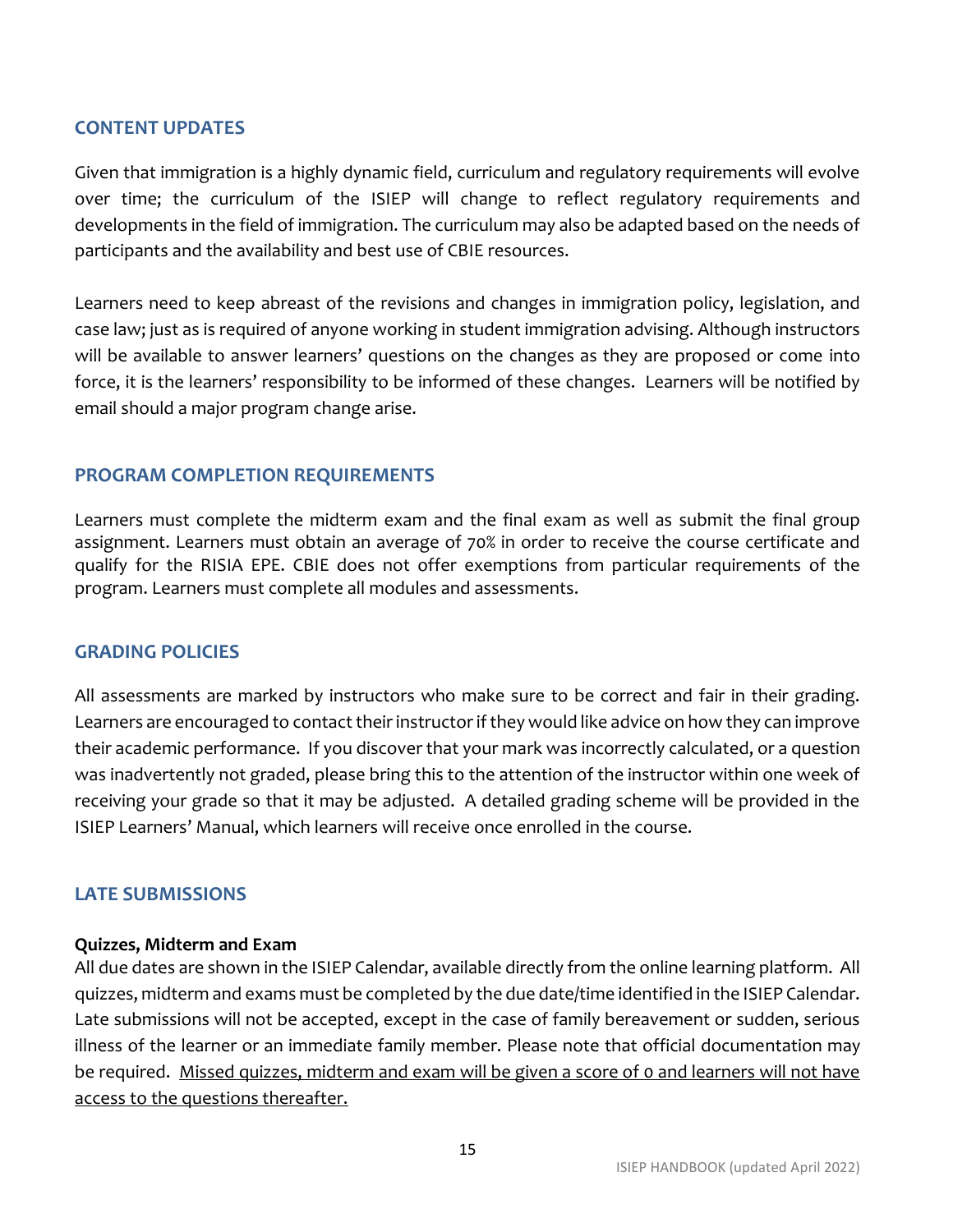### <span id="page-15-0"></span>**Assignments**

Late submissions for assignments will be dealt with on a case-by-case basis. Please notify your instructor well in advance to avoid any grade deduction. If you do not provide any notification to your instructor, a 10% deduction will automatically apply to assignments submitted after the Saturday deadline, up until the subsequent Live Classroom. Once the Live Classroom of that week has occurred, late submissions will not be graded and will therefore receive a mark of zero.

### <span id="page-15-1"></span>**ACADEMIC INTEGRITY**

A breach of academic integrity is any word or deed done alone or with others with the direct or indirect intention of obtaining an undeserved advantage or benefit for oneself or other learners and includes, but is not limited to: cheating, plagiarism, unauthorized collaboration, lying, misrepresentation, falsification and alteration of documents.

Plagiarism is considered to be the use of ideas, phrases or parts of phrases, images, tables, etc., from a given source (e.g., written publication, book, website, colleagues or others) that are incorporated into the body of work without any mention of the source by way of references, footnotes or endnotes. Sanctions for breaches of academic integrity may include the following:

- failure of an assignment, examination or course;
- suspension from the program for a specified period of time; or
- or expulsion from the program.

**NOTE:** No supplemental examination or work will be granted in cases where any of the above infractions have been committed. Please always cite your sources!

### <span id="page-15-2"></span>**PARTICIPATION AND EXPECTATIONS**

Learners taking the program should expect to spend between 25–30 hours per week to complete the coursework, depending on their degree of experience in the field. Learners are required to complete all aspects of the course, including:

- viewing/reading all the content of the weekly modules
- submitting all assignments
- collaborating in a timely, diligent, and professional manner with classmates to complete the group project
- reviewing all the content available in the ISIEP Library
- becoming familiar with all the key web links provided
- completing all the quizzes, midterm, and the final exam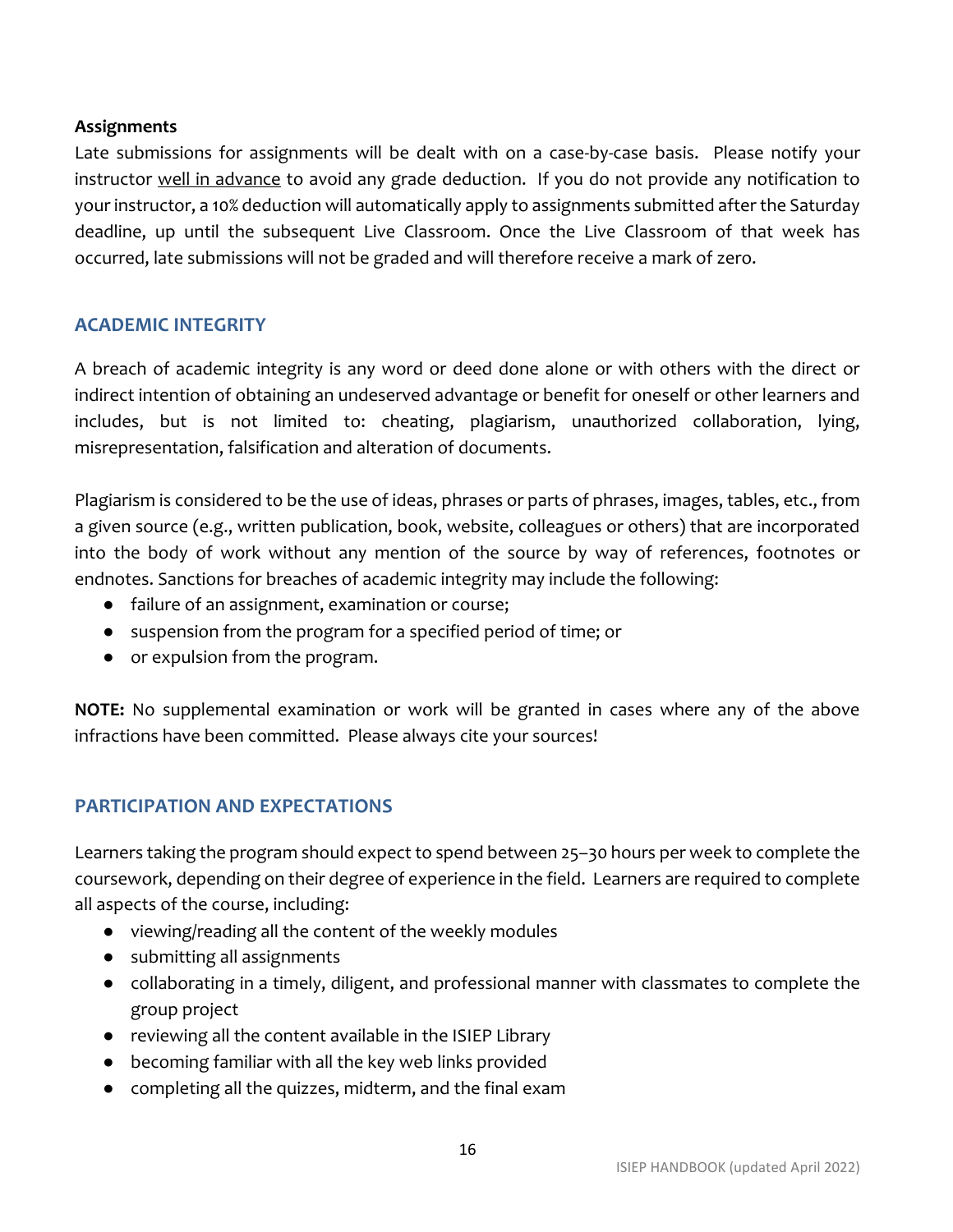- posting all questions regarding the course modules and upcoming/past assignments in the respective week discussion forums
- joining/viewing all scheduled Live Classrooms

### <span id="page-16-0"></span>**COMMUNICATION**

Learners are encouraged to post all course-related questions in the General Discussion Forum so that the entire class may benefit from the discussion. For personal or confidential matters, send an email to your instructors, who will try to reply within 24 hours.

### <span id="page-16-1"></span>**PROFESSIONAL CONDUCT**

CBIE strives to offer a positive learning environment that respects the diversity of individuals and enforces standards pertaining to a professional place of work. Learners are expected to behave in a professional manner. Learners must especially strive to be respectful when working as part of a cooperative environment, be it with other learners, instructors, and program staff. CBIE reserves the right to require a learner to withdraw from the program at any time due to unsatisfactory professional conduct. Tuition will not be refunded in such cases.

Students are welcome to bring scenarios or questions they have relevant to their work; however, we ask that you limit your questions to the current topics in the course.

*Please avoid putting the instructors in the situation of 'advising by proxy', by taking information that they provide, and relaying this information to your students. This is still considered advising and is not permitted until you have received your designation. Information provided by the instructors regarding your specific questions is for your learning only – not to be given as advice to students.*

### <span id="page-16-2"></span>**WITHDRAWAL POLICY**

A withdrawal from the ISIEP must be provided in writing to the CBIE, via *isiep-peiei@cbie.ca*.

Applicants who withdraw before the application deadline date of the respective cohort will receive a full tuition refund, without any additional charges.

Applicants who withdraw within the first 14 days of the official cohort start date will receive a full tuition refund, less a \$300 cancellation fee.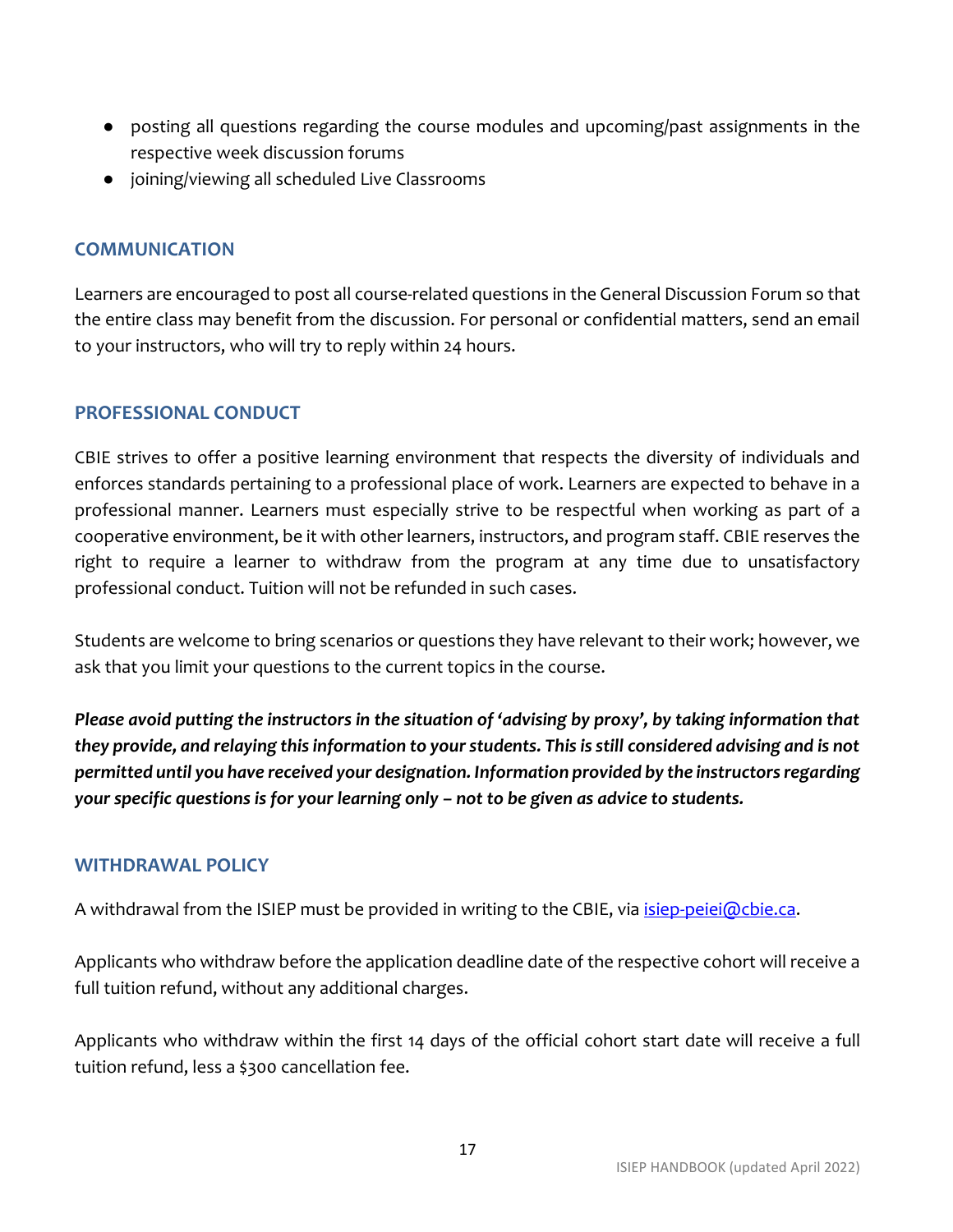Thereafter, the program fees are non-refundable, except for serious reasons such as bereavement or a documented medical condition. Notwithstanding the foregoing, we may provide a full or partial refund, less the cancellation fee, at our sole discretion on a case-by-case basis for exceptional circumstances.

A letter from a practicing medical physician in Canada must support documented medical conditions. In these cases, the program fees may be refunded on a pro-rated basis, less the cancellation fee, for the uncompleted portion of the cohort, which shall be calculated from the date we receive the notice of your withdrawal and supporting documentation.

Enrollment in a future ISIEP cohort is certainly welcomed and will be evaluated on a case-by-case basis and subject to our sole discretion. Fees will be charged in accordance with the most current program fees, and not those applied upon the original registration.

### <span id="page-17-0"></span>**DEFERRAL POLICY**

To defer from one ISIEP cohort to another, you must provide notice in writing to the CBIE, via *isiep*[peiei@cbie.ca.](mailto:isiep-peiei@cbie.ca)

Applicants can defer, without any additional charges, up until the application deadline date of the respective cohort.

In the cases of serious reasons such as bereavement or a documented medical condition, learners can opt to defer their application to the following offering rather than withdraw from the program. Following the official start date of the respective cohort a deferral fee of \$300 will be charged.

Deferrals might be subject to additional charges should a program fee increase occur between the original and deferred cohort. Applicants will be invoiced accordingly. Any such deferrals will be evaluated on a case-by-case basis and subject to our sole discretion.

Learners are required to restart the program from the beginning of the new cohort. Learners are expected to participate fully in all aspects, complete all quizzes, resubmit assignments and follow the pace of the cohort. The grades of the learner will not be transferred into the deferred cohort.